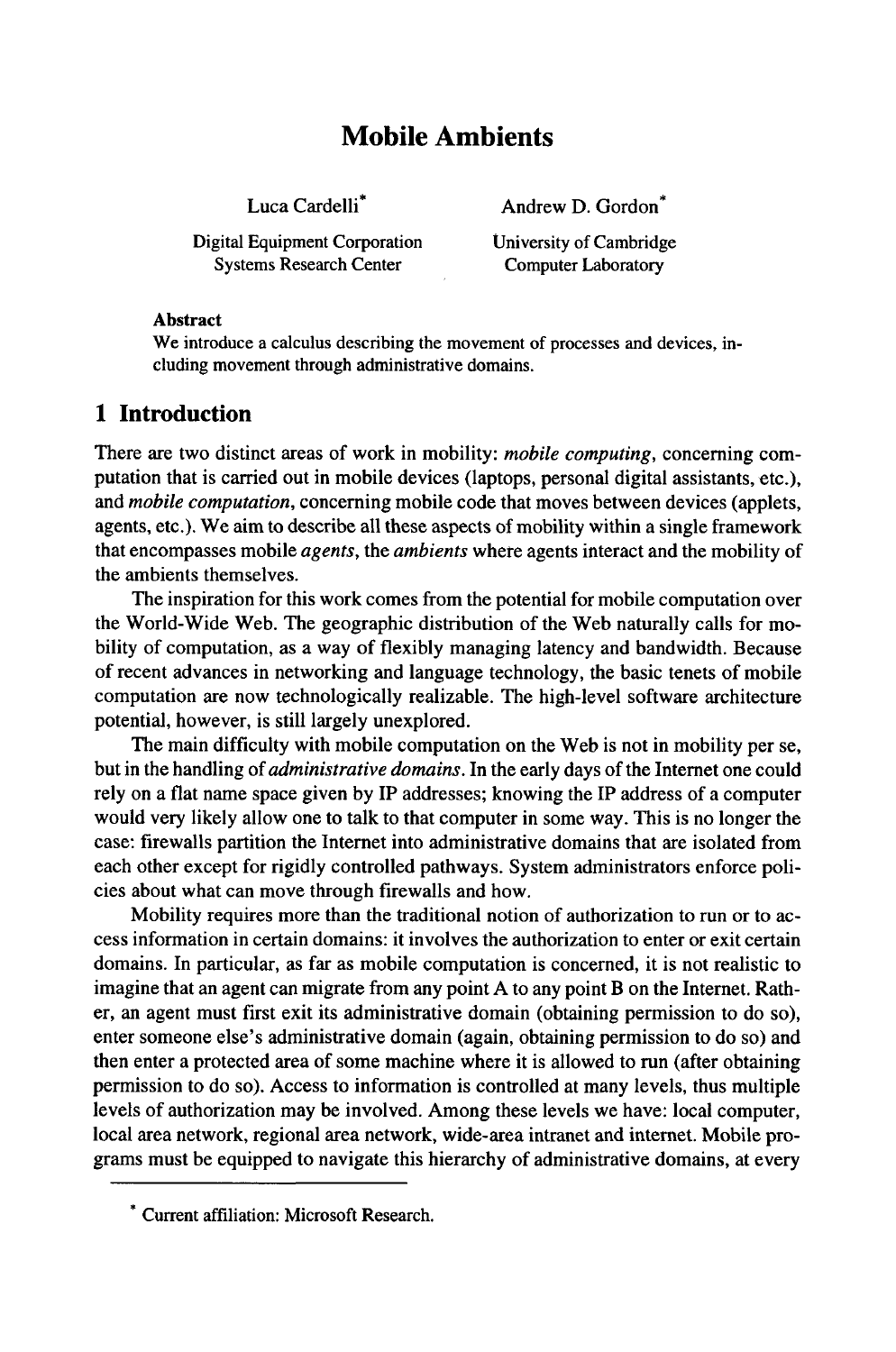step obtaining authorization to move further. Similarly, laptops must be equipped to access resources depending on their location in the administrative hierarchy. Therefore, at the most fundamental level we need to capture notions of locations, of mobility and of authorization to move.

With these motivations, we adopt a paradigm of mobility where computational ambients are hierarchically structured, where agents are confined to ambients and where ambients move under the control of agents. A novelty of this approach is in allowing the movement of self-contained nested environments that include data and live computation, as opposed to the more common techniques that move single agents or individual objects. Our goal is to make mobile computation scale-up to widely distributed, intermittently connected and well administered computational environments.

This paper is organized as follows. In the rest of Section 1 we introduce our basic concepts and we compare them to previous and current work. In Section 2 we describe a calculus based exclusively on mobility primitives, and we use it to represent basic notions such as numerals and Turing machines, and to code a firewall-crossing protocol. In Section 3 we extend our calculus with local communication, and we show how we can represent more general communication mechanisms as well as the  $\pi$ -calculus.

### **1.1 Ambients**

Ambients have the following main characteristics.

An ambient is a *bounded* placed where computation happens. The interesting property here is the existence of a boundary around an ambient. If we want to move computations easily we must be able to determine what should move; a boundary determines what is inside and what is outside an ambient. Examples of ambients, in this sense, are: a web page (bounded by a file), a virtual address space (bounded by an addressing range), a Unix file system (bounded within a physical volume), a single data object (bounded by "self") and a laptop (bounded by its case and data ports). Non-examples are: threads (where the boundary of what is "reachable" is difficult to determine) and logically related collections of objects. We can already see that a boundary implies some flexible addressing scheme that can denote entities across the boundary; examples are symbolic links, Uniform Resource Locators and Remote Procedure Call proxies. Flexible addressing is what enables, or at least facilitates, mobility. It is also, of course, a cause of problems when the addressing links are "broken".

An ambient can be nested within other ambients. As we discussed, administrative domains are (often) organized hierarchically. If we want to move a running application from work to home, the application must be removed from an enclosing (work) ambient and inserted into another enclosing (home) ambient. A laptop may need a removal pass to leave a workplace, and a government pass to leave or enter a country.

An ambient can be moved as a whole. If we move a laptop to a different network, all the address spaces and file systems within it move accordingly. If we move an agent from one computer to another, its local data moves accordingly.

Each ambient has a name that is used to control access to the ambient. A name is something that can be created and passed around, and from which access capabilities can be extracted. In a realistic situation the true name of an ambient would be guarded very closely, and only specific capabilities would be handed out.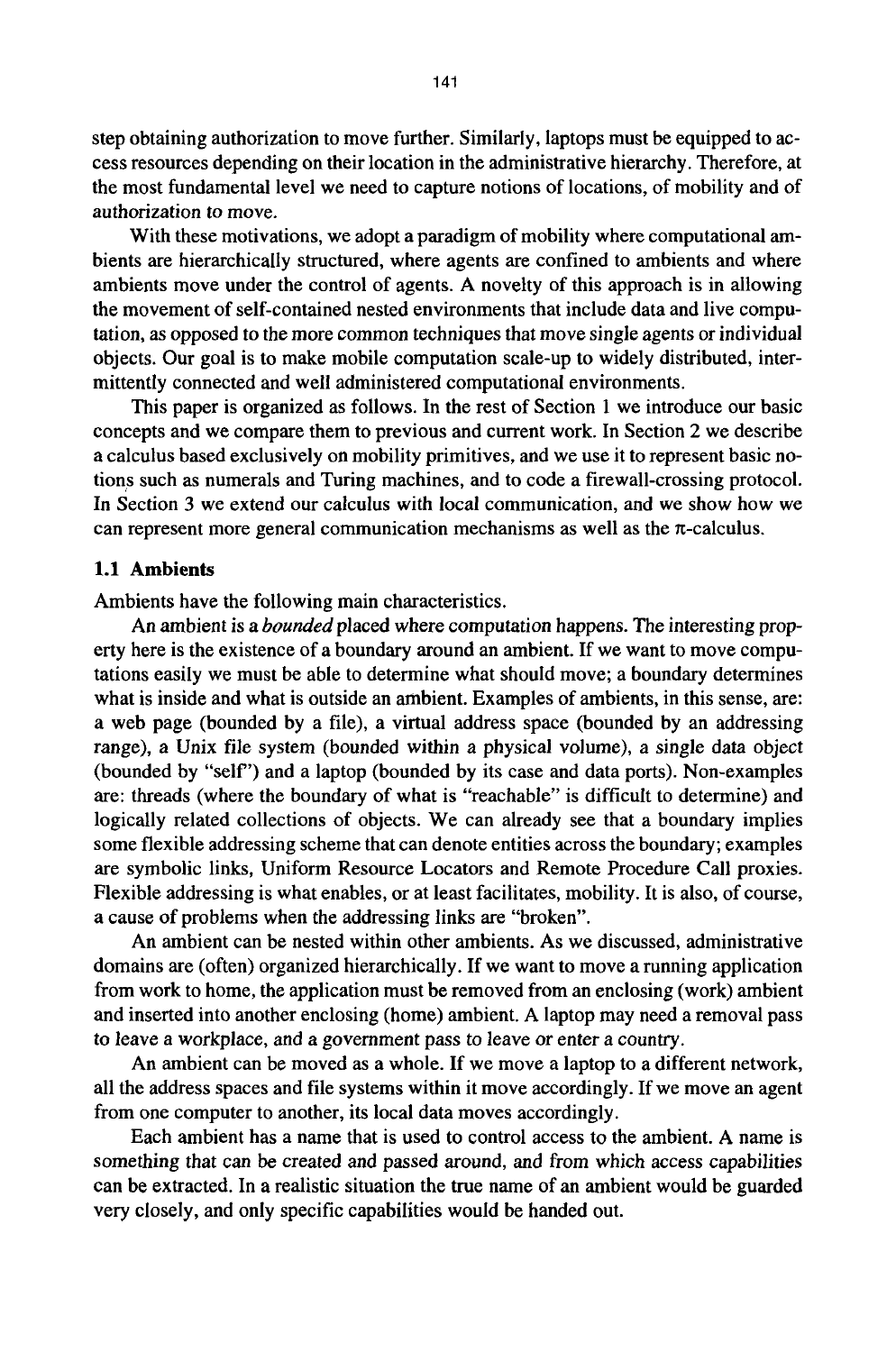### 1.2 Technical **Context: Systems**

Many software systems have explored and are exploring notions of mobility.

Obliq [5] attacks the problems of distribution and mobility for intranet computing. Obliq works well for its intended application, but is not really suitable for computation and mobility over the Web (like other distributed paradigms based on the remote procedure call model) because of the fragility of network proxies over the Web.

Our ambient model is partially inspired by Telescript [16], but is almost dual to it. In Telescript, agents move whereas places stay put. Ambients, instead, move whereas agents are confined to ambients. A Telescript agent, however, is itself a little ambient, since it contains a "suitcase" of data. Some nesting of places is allowed in Telescript.

Java [ 11 ] provides a working framework for mobile computation, as well as a widely available infrastructure on which to base more ambitious mobility efforts.

Linda [6] is a "coordination language" where multiple processes interact in a common space (called a tuple space) by exchanging tokens asynchronously. Distributed versions of Linda exist that use multiple tuple spaces and allow remote operations. A dialect of Linda [7] allows nested tuple spaces, but not mobility of the tuple spaces.

### **1.3 Technical Context: Formalisms**

Many existing calculi have provided inspiration for our work.

The  $\pi$ -calculus [15] is a process calculus where channels can "move" along other channels. The movement of processes is represented as the movement of channels that refer to processes. Therefore, there is no clear indication that processes themselves move. For example, if a channel crosses a firewall (that is, if it is communicated to a process meant to represent a firewall), there is no clear sense in which the process has also crossed the firewall. In fact, the channel may cross several independent firewalls, but a process could not be in all those places at once. Nonetheless, many fundamental  $\pi$ -calculus concepts and techniques underlie our work.

The spi calculus  $[1]$  extends the  $\pi$ -calculus with cryptographic primitives. The need for such extensions does not seem to arise immediately within our ambient calculus. Some of the motivations for the spi calculus extension are already covered by the notion of encapsulation within an ambient. However, we do not know yet how extensively we can use our ambient primitives for cryptographic purposes.

The Chemical Abstract Machine [3] is a semantic framework, rather than a specific formalism. Its basic notions of reaction in a solution and of membranes that isolate subsolutions, closely resemble ambient notions. However, membranes are not meant to provide strong protection, and there is no concern for mobility of subsolutions. Still, we adopt a "chemical style" in presenting our calculus.

The join-calculus [9] is a reformulation of the  $\pi$ -calculus with a more explicit notion of places of interaction; this greatly helps in building distributed implementations of channel mechanisms. The distributed join-calculus [10] adds a notion of named locations, with essentially the same aims as ours, and a notion of distributed failure. Locations in the distributed join-calculus form a tree, and subtrees can migrate from one part of the tree to another. A main difference with our ambients is that movement may happen directly from any active location to any other known location.

LLinda [8] is a formalization of Linda using process calculi techniques. As in dis-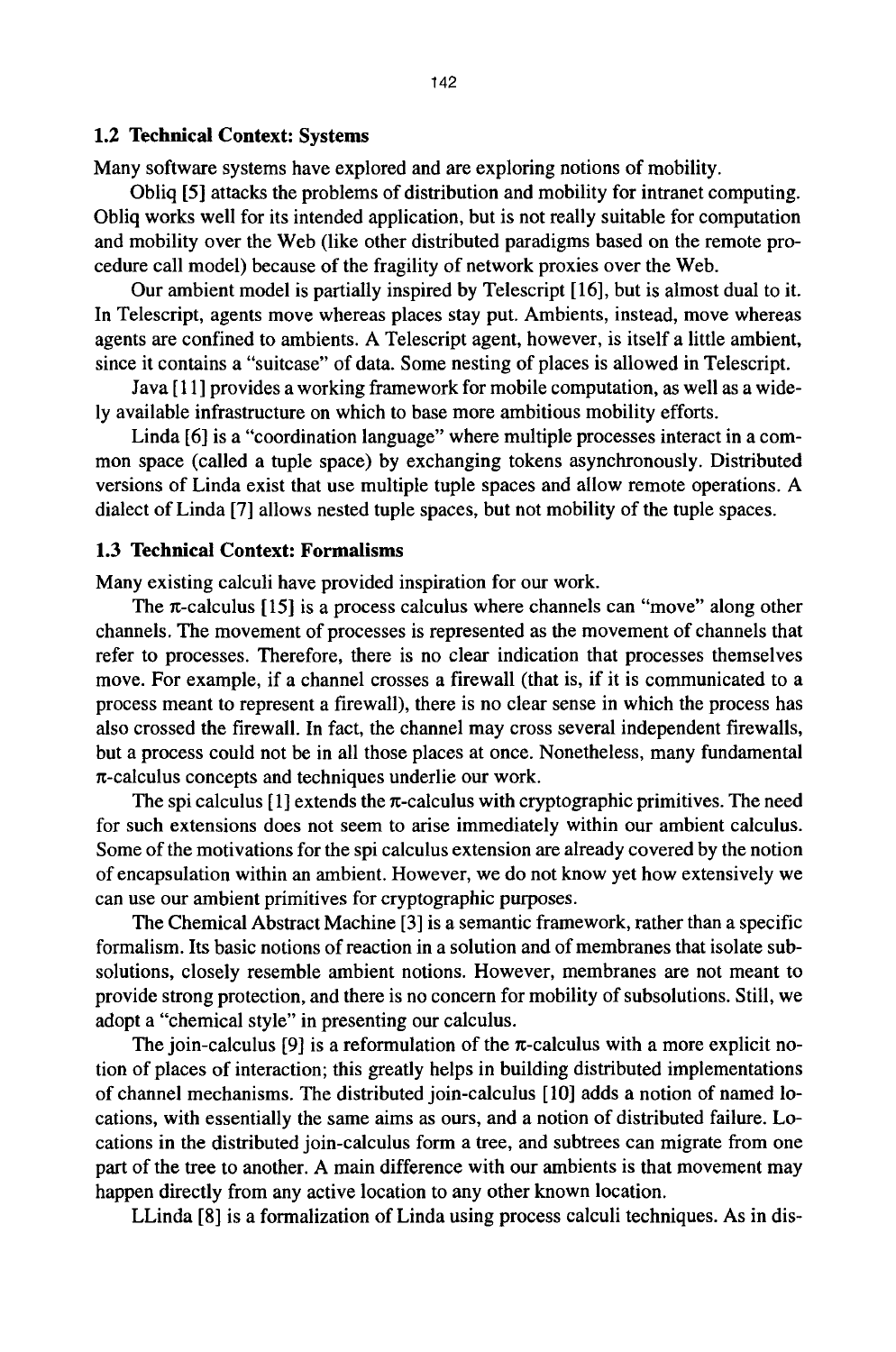tributed versions of Linda, LLinda has multiple distributed tuple spaces. Multiple tuple spaces are very similar in spirit to multiple ambients, but Linda's tuple spaces do not nest, and there are no restrictions about accessing a tuple space from another one.

Finally, a growing body of literature is concentrating on the idea of adding discrete locations to a process calculus and considering failure of those locations [2, 10]. Our notion of locality is built into our basic calculus. It is induced by a non-trivial and dynamic topology of locations, in the sense that a location that is "far" from the current one can only be reached through multiple individual moves. Failure of  $\dot{a}$  location can be represented as becoming forever unreachable.

# **2 Mobility**

We begin by describing a minimal calculus of ambients that includes only mobility primitives. Still, we shall see that this calculus is quite expressive. In Section 3 we then add communication primitives.

# **2.1 Mobility Primitives**

**Mobility Primitives** 

The syntax of the calculus is defined in the following table. The main syntactic categories are processes (including ambients and agents that execute actions) and capabilities.

| $P,Q ::=$<br>(vn)P           | processes<br>restriction    | n                                                          | names               |
|------------------------------|-----------------------------|------------------------------------------------------------|---------------------|
| $\bf{0}$                     | inactivity                  | $M ::=$                                                    | capabilities        |
| $P \mid Q$                   | composition                 | in n                                                       | can enter $n$       |
| !P                           | replication                 | out n                                                      | can exit $n$        |
| n[P]                         | ambient                     | open n                                                     | can open $n$        |
| M.P                          | action                      |                                                            |                     |
| <b>Syntactic conventions</b> |                             |                                                            |                     |
|                              | $(vn)P   Q = ((vn)P)   Q$   | $(\forall n_1n_m)P \triangleq (\forall n_1)(\forall n_m)P$ |                     |
|                              | $ P Q = (P) Q$              | $\triangleq n[0]$<br>n[]                                   |                     |
|                              | $M.P \mid Q = (M.P) \mid Q$ | $\triangleq M.0$<br>M                                      | (where appropriate) |

The first four process primitives (restriction, inactivity, composition and replication) have the same meaning as in the  $\pi$ -calculus (see Section 2.3), namely: restriction is used to introduce new names and limit their scope; 0 has no behavior;  $P \mid Q$  is the parallel composition of P and Q; and  $\overline{P}$  is an unbounded number of parallel replicas of P. The main difference with respect to the  $\pi$ -calculus is that names are used to name ambients instead of channels. To these standard primitives we add ambients, *n[P],* and the exercise of capabilities, *M.P.* Next we discuss these new primitives in detail.

# **2.2 Explanations**

We begin by introducing the semantics of ambients informally. A reduction relation  $P\rightarrow Q$  describes the evolution of a process P into a new process Q.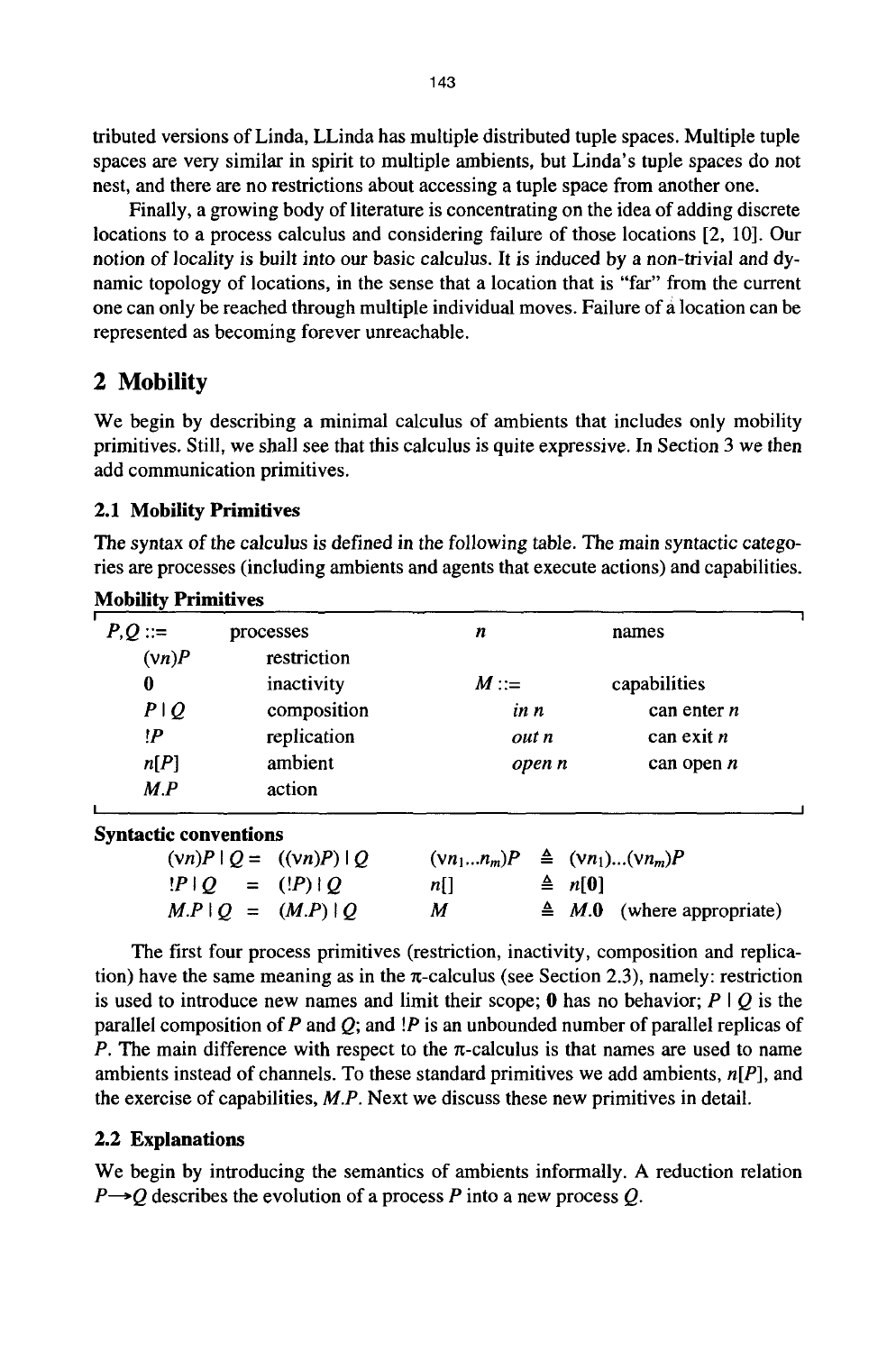#### *Ambients*

An ambient is written  $n[P]$ , where *n* is the name of the ambient, and *P* is the process running inside the ambient. In  $n[P]$ , it is understood that P is actively running, and that  $P$  can be the parallel composition of several processes. We emphasize that  $P$  is running even when the surrounding ambient is moving. Running while moving may or may not be realistic, depending on the nature of the ambient and of the communication medium through which the ambient moves, but it is consistent to think in those terms. We express the fact that  $P$  is running by a rule that says that any reduction of  $P$  becomes a reduction of  $n[*P*]$ :

 $P \rightarrow O \Rightarrow n[P] \rightarrow n[O]$ 

In general, an ambient exhibits a tree structure induced by the nesting of ambient brackets. Each node of this tree structure may contain a collection of (non-ambient) processes running in parallel, in addition to subambients. We say that these processes are running in the ambient, in contrast to the ones running in subambients.

Nothing prevents the existence of two or more ambients with the same name, either nested or at the same level. Once a name is created, it can be used to name multiple ambients. Moreover, *!n[P]* generates multiple ambients with the same name. This way, for example, one can easily model the replication of services.

### *Actions and Capabilities*

Operations that change the hierarchical structure of ambients are sensitive. In particular such operations can be interpreted as the crossing of firewalls or the decoding of ciphertexts. Hence these operations are restricted by *capabilities.* Thanks to capabilities, an ambient can allow other ambients to perform certain operations without having to reveal its true name. With the communication primitives of Section 3, capabilities can be transmitted as values.

The process  $M$ . P executes an action regulated by the capability  $M$ , and then continues as the process  $P$ . The process  $P$  does not start running until the action is executed. The reduction rules for  $M$ . P depend on the capability  $M$ , and are described below case by case.

We consider three kinds of capabilities: one for entering an ambient, one for exiting an ambient and one for opening up an ambient. Capabilities are obtained from names; given a name n, the capability *in n* allows entry into n, the capability *out n* allows exit out of n and the capability *open n* allows the opening of n. Implicitly, the possession of one or all of these capabilities for  $n$  is insufficient to reconstruct the original name  $n$ .

An entry capability, *in m,* can be used in the action *in m. P,* which instructs the ambient surrounding *in m. P* to enter a sibling ambient named m. If no sibling m can be found, the operation blocks until a time when such a sibling exists. If more than one  $m$ sibling exists, any one of them can be chosen. The reduction rule is:

$$
n[in m. P \mid Q] \mid m[R] \rightarrow m[n[P \mid Q] \mid R]
$$

If successful, this reduction transforms a sibling n of an ambient m into a child of m. After the execution, the process *in m. P* continues with P, and both P and Q find themselves at a lower level in the tree of ambients.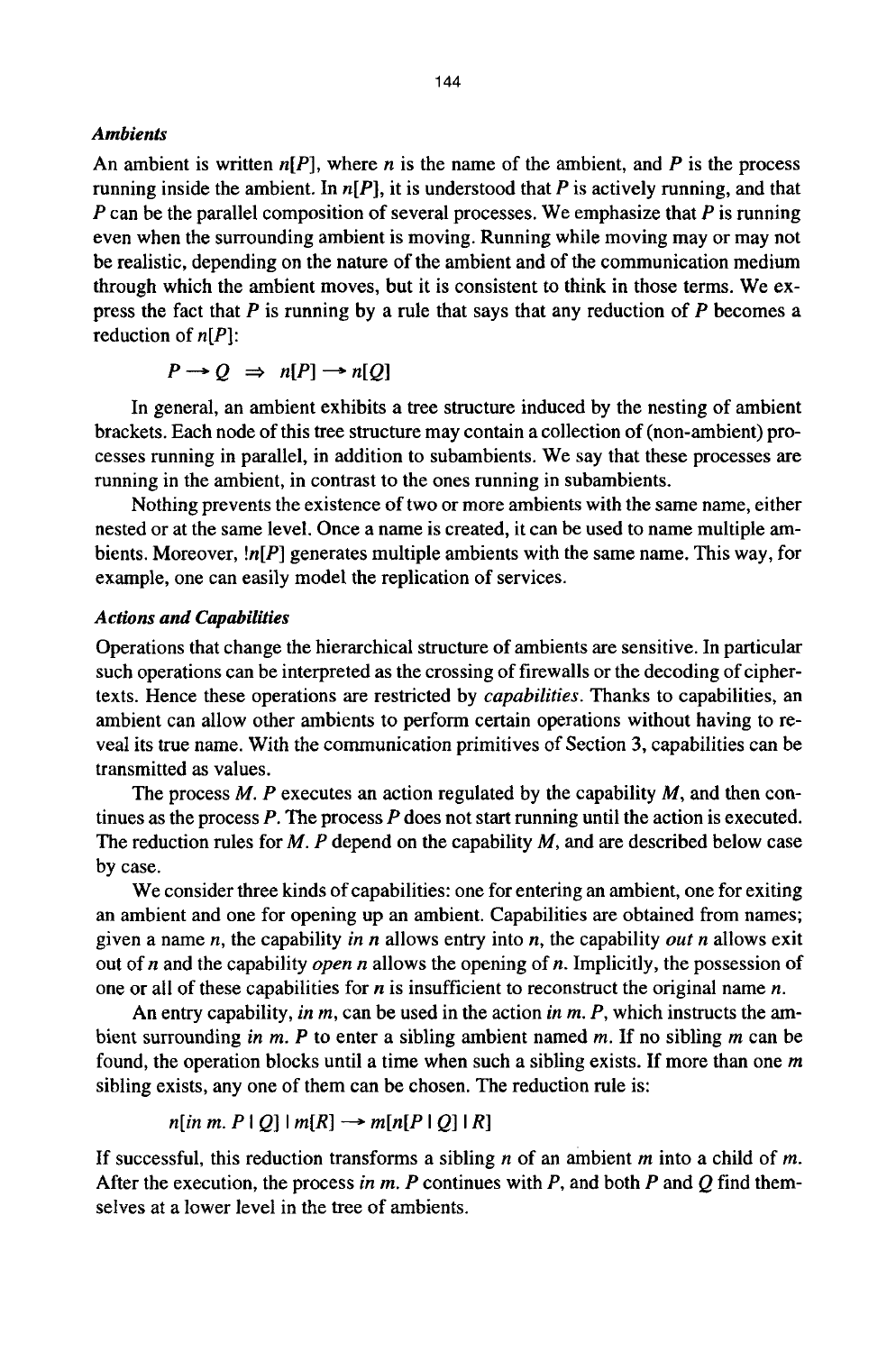An exit capability, *out m,* can be used in the action *out m. P,* which instructs the ambient surrounding *out m. P* to exit its parent ambient named m. If the parent is not named  $m$ , the operation blocks until a time when such a parent exists. The reduction rule is:

$$
m[n[out m. P | Q] | R] \rightarrow n[P | Q] | m[R]
$$

If successful, this reduction transforms a child  $n$  of an ambient  $m$  into a sibling of  $m$ . After the execution, the process *in m. P* continues with P, and both P and Q find themselves at a higher level in the tree of ambients.

An opening capability, *open n*, can be used in the action *open n. P.* This action provides a way of dissolving the boundary of an ambient named  $n$  located at the same level as *open,* according to the rule:

*open n*. 
$$
P \mid n[Q] \rightarrow P \mid Q
$$

If no ambient  $n$  can be found, the operation blocks until a time when such an ambient exists. If more than one ambient  $n$  exists, any one of them can be chosen.

An *open* operation may be upsetting to both  $P$  and  $Q$  above. From the point of view of  $P$ , there is no telling in general what  $Q$  might do when unleashed. From the point of view of Q, its environment is being ripped open. Still, this operation is relatively wellbehaved because: (1) the dissolution is initiated by the agent *open n. P,* so that the appearance of Q at the same level as P is not totally unexpected; (2) *open n* is a capability that is given out by n, so  $n[Q]$  cannot be dissolved if it does not wish to be.

### *Movement from the Inside or the Outside: Subjective vs. Objective*

There are two natural kinds of movement primitives for ambients. The distinction is between "I make you move" from the outside *(objective move)* or "I move" from the inside *(subjective move).* Subjective moves have been described above. Objective moves (indicated by an *my* prefix), obey the rules:

$$
mv \text{ in } m. P \mid m[R] \rightarrow m[P \mid R] \qquad m[mv \text{ out } m. P \mid R] \rightarrow P \mid m[R]
$$

These two kinds of move operations are not trivially interdefinable. The objective moves have simpler rules. However, they operate only on ambients that are not active; they provide no way of moving an existing running ambient. The subjective moves, in contrast, cause active ambients to move and, together with *open,* can approximate the effect of objective moves (as we discuss later).

In evaluating these alternative operations, one should consider who has the authority to move whom. In general, the authority to move rests in the top-level agents of an ambient, which naturally act as *control agents.* Control agents cannot be injected purely by subjective moves, since these moves handle whole ambients. With objective moves, instead, a control agent can be injected into an ambient simply by possessing an entry capability for it. As a consequence, objective moves and entry capabilities together provide the unexpected power of entrapping an ambient into a location it can never exit:

```
entrap m \triangleq (v k) (k] \mid mv in m. in k. 0)
entrap m \mid m[P] \rightarrow^* (vk) k[m[P]]
```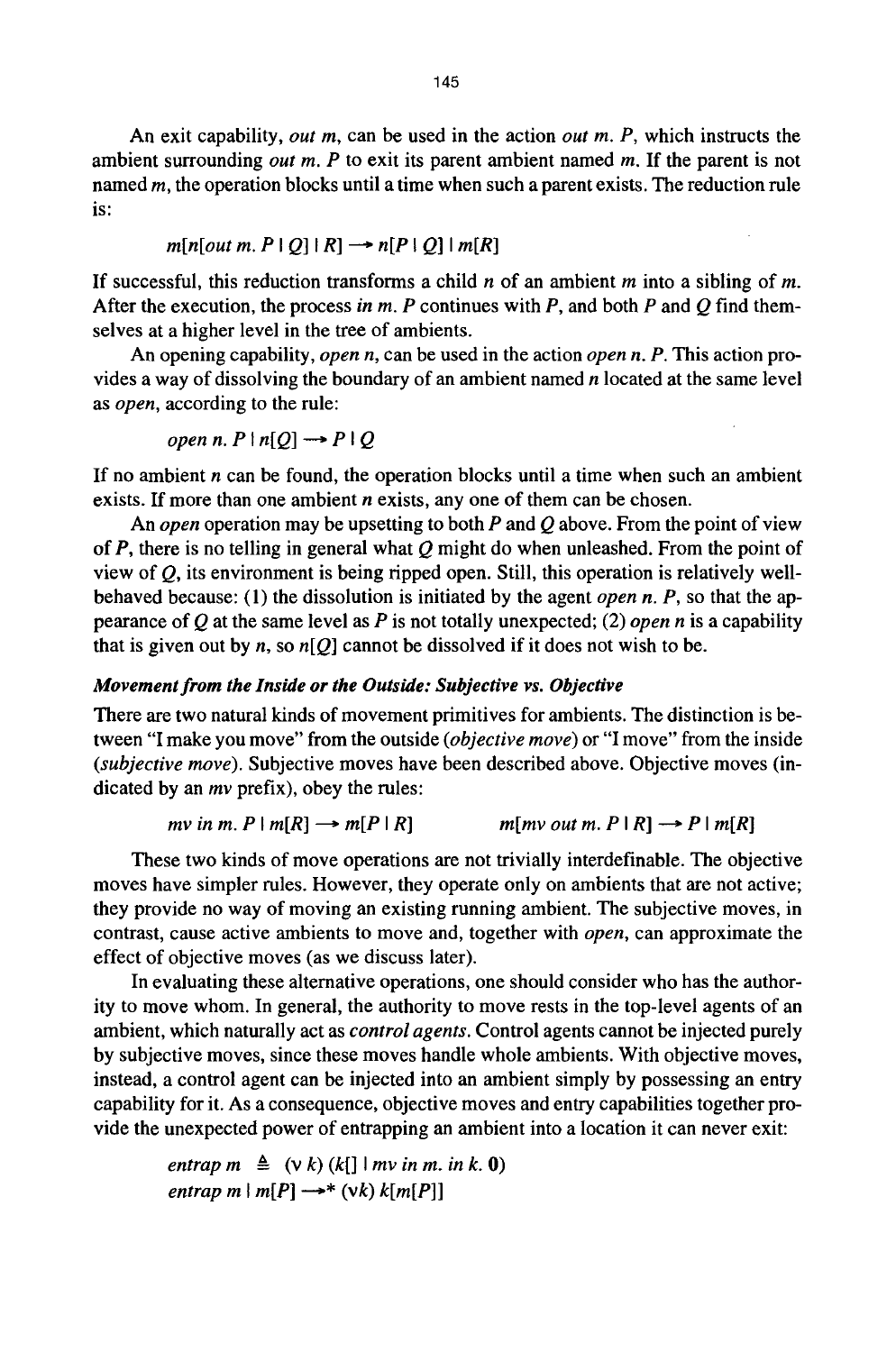*The open* capability confers the right to dissolve an ambient from the outside and reveal its contents. It is interesting to consider an operation that dissolves an ambient form the inside, called *acid:* 

 $m[acid, P | O] \rightarrow P | O$ 

Acid gives a simple encoding of objective moves:

 $mv$  in  $nP \triangleq (vq)$  *g[in n. acid. P]*  $mv$  *out n.P*  $\triangleq$  (vq) *q[out n. acid. P*]]

Therefore, *acid* is as dangerous as objective moves, providing the power to entrap ambients. We shall see that *open* can be used to define a capability-restricted version of *acid* that does not lead to entrapment.

#### **2.3 Operational Semantics**

We now give an operational semantics of the calculus of section 2.1, based on a structural congruence between processes,  $\equiv$ , and a reduction relation  $\rightarrow$ . This is a semantics in the style of Milner's reaction relation [14] for the  $\pi$ -calculus, which was itself inspired by the Chemical Abstract Machine of Berry and Boudol [3].

### **Structural Congruence**

| $P \equiv P$                                                                                                                       | $P \mid Q \equiv Q \mid P$                                                                                                             |
|------------------------------------------------------------------------------------------------------------------------------------|----------------------------------------------------------------------------------------------------------------------------------------|
| $P \equiv Q \Rightarrow Q \equiv P$                                                                                                | $(P   Q)   R \equiv P   (Q   R)$                                                                                                       |
| $P \equiv Q$ , $Q \equiv R \implies P \equiv R$                                                                                    | $P \equiv P \mid P$                                                                                                                    |
| $P \equiv Q \Rightarrow (vn)P \equiv (vn)Q$<br>$P \equiv Q \Rightarrow P   R \equiv Q   R$<br>$P \equiv Q \Rightarrow IP \equiv Q$ | $(vn)(vm)P \equiv (vm)(vn)P$<br>$(vn)(P \mid Q) \equiv P \mid (vn)Q$ if $n \notin fn(P)$<br>$(vn)(m[P]) \equiv m[(vn)P]$ if $n \neq m$ |
| $P \equiv Q \Rightarrow n[P] \equiv n[Q]$                                                                                          | $P \mid 0 \equiv P$                                                                                                                    |
| $P \equiv Q \Rightarrow M.P \equiv M.Q$                                                                                            | $(vn)0 \equiv 0$                                                                                                                       |
|                                                                                                                                    | $10 = 0$                                                                                                                               |
|                                                                                                                                    |                                                                                                                                        |

Processes of the calculus are grouped into equivalence classes by the relation  $\equiv$ , which denotes structural congruence (that is, equivalence up to trivial syntactic restructuring). In addition, we identify processes up to renaming of bound names:  $(vn)P =$  $(vm)P\{n\leftarrow m\}$  if  $m \notin fn(P)$ . By this we mean that these processes are understood to be identical (for example, by choosing an appropriate representation), as opposed to structurally equivalent.

**I I** 

Note that the following terms are in general distinct:

| $!(\nu n)P \not\equiv (\nu n)!P$ | replication creates new names                |
|----------------------------------|----------------------------------------------|
| $n[P]   n[Q] \neq n[P   Q]$      | multiple $n$ ambients have separate identity |

The behavior of processes is given by the following reduction relations. The first three rules are the one-step reductions for *in, out* and *open*. The next three rules propagate reductions across scopes, ambient nesting and parallel composition. The final rule allows the use of equivalence during reduction. Finally,  $\rightarrow^*$  is the reflexive and transitive closure of  $\rightarrow$ .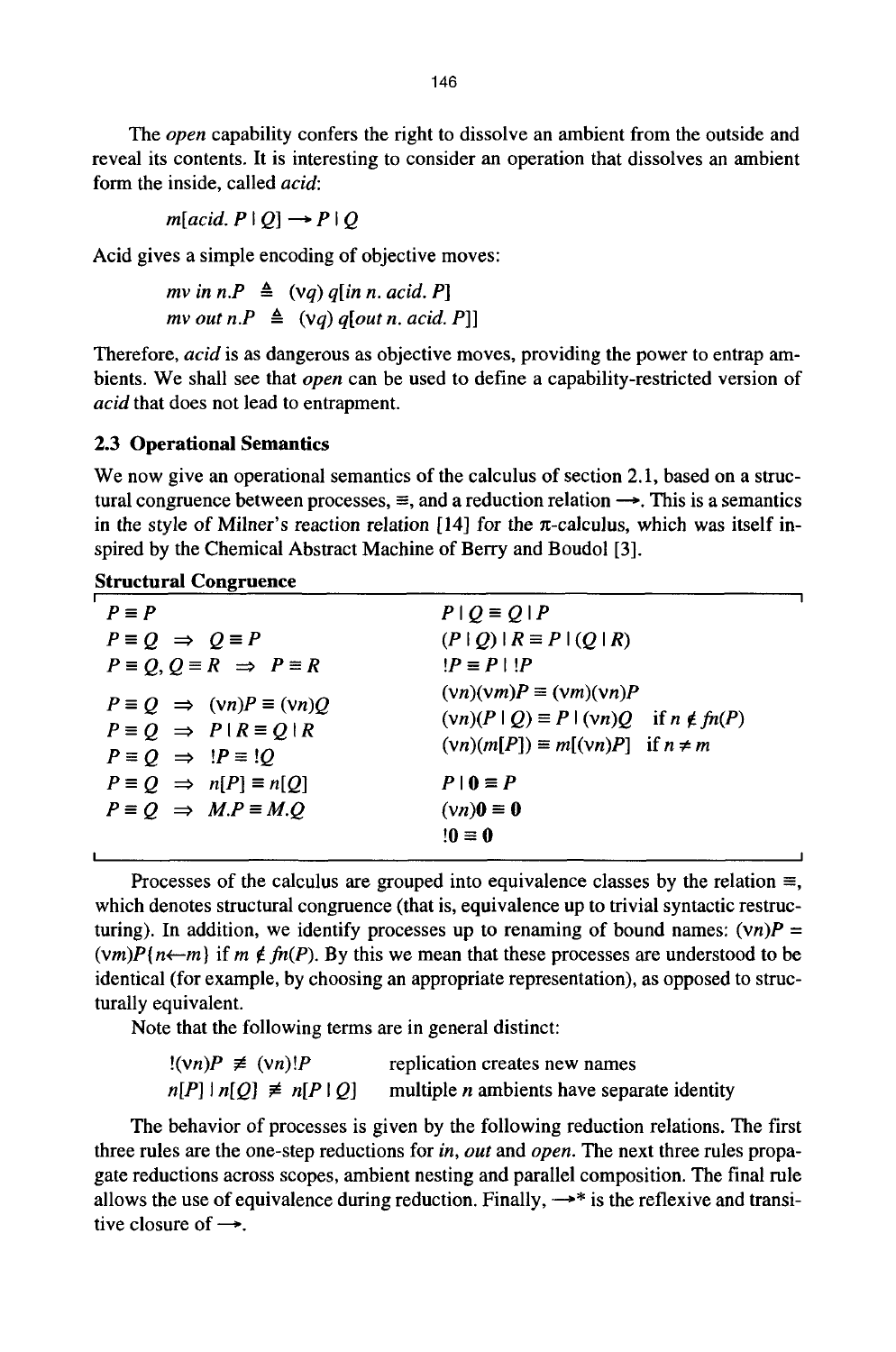$\overline{P \rightarrow Q}$   $\rightarrow$   $\overline{P \rightarrow Q}$   $\rightarrow$   $\overline{Q \rightarrow Q}$   $\rightarrow$   $\overline{Q \rightarrow Q}$   $\rightarrow$   $\overline{Q \rightarrow Q}$   $\rightarrow$   $\overline{Q \rightarrow Q}$  $m[n[out \ m. P | Q] | R] \rightarrow n[P | Q] | m[R]$   $P \rightarrow Q \Rightarrow n[P] \rightarrow n[Q]$  $open~n. P|n[Q] \rightarrow P|Q$   $P \rightarrow Q \Rightarrow P|R \rightarrow Q|R$  $P' \equiv P, P \rightarrow Q, Q \equiv Q' \Rightarrow P' \rightarrow Q'$ 

*I I* 

## **2.4 Example: Locks**

We can use *open* to encode locks that are released and acquired:

 $acquire n. P \triangleq open n. P$  release n.  $P \triangleq n[1 | P$ 

This way, two agents can "shake hands" before proceeding with their execution:

*acquire n. release m. P I release n. acquire m. Q* 

## **2.5 Example: Firewall Access**

In this example, an agent crosses a firewall by means of previously arranged passwords k, k', and k". The agent exhibits the password k' by using a wrapper ambient that has  $k'$ as its name. The firewall, which has a secret name w, sends out a pilot ambient, *k[out w. in k'. in w*], to guide the agent inside. The pilot ambient enters an agent by performing *in k'* (therefore verifying that the agent knows the password), and is given control by being opened. Then, *in w* transports the agent inside the firewall, where the password wrapper is discarded. The third name,  $k$ ", is needed to confine the contents  $Q$  of the agent and to prevent Q from interfering with the protocol.

The final effect is that the agent physically crosses into the firewall; this can be seen below by the fact that  $Q$  is finally placed inside w. (For simplicity, this example is written to allow a single agent to enter.) Assume  $(fn(P) \cup fr(Q)) \cap \{k, k', k''\} = \emptyset$  and w  $\notin$  $fn(Q)$ :

> *Firewall*  $\triangleq$  (vw)  $w[k[out w.in k'. in w] \mid open k'. open k''. P]$ *Agent*  $\triangleq k'$ [*open k. k*"[*Q*]]

There is no guarantee here that any particular agent will make it inside the firewall. Rather, the intended guarantee is that if any agent crosses the firewall, it must be one that knows the passwords.

To express the security property of the firewall we introduce a notion of contextual equivalence,  $\simeq$ . Let a context C[] be a process containing zero or more holes, and for any process P, let  $C[P]$  be the process obtained by filling each hole in C with a copy of  $P$  (names free in  $P$  may become bound). Then define:

$$
P \n\downarrow n \qquad \triangleq \quad P \equiv (\vee m_1...m_i) \ (n[P'] \mid P'') \qquad \text{where } n \notin \{m_1...m_i\} \newline P \Downarrow n \qquad \triangleq \quad P \rightarrow^* Q \text{ and } Q \Downarrow n \newline P \simeq Q \qquad \triangleq \text{ for all } n \text{ and } C[, C[P] \Downarrow n \Leftrightarrow C[Q] \Downarrow n
$$

If  $(fn(P) \cup fn(Q)) \cap \{k, k', k''\} = \emptyset$  and  $w \notin fn(Q)$ , then we can show that the interaction of the agent with the firewall produces the desired result up to contextual equivalence.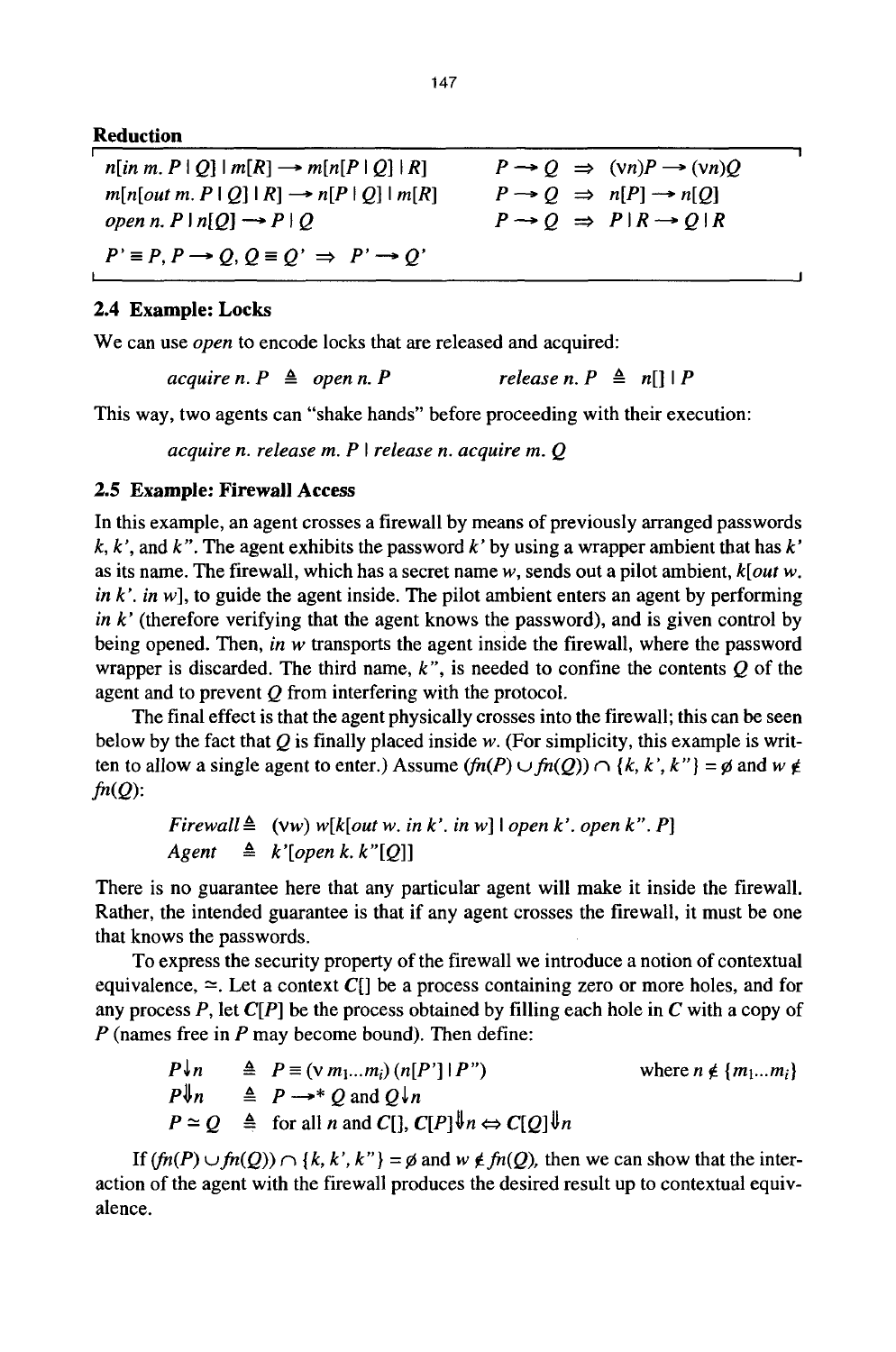$(v \, k \, k' \, k'')$  (Agent | Firewall)  $\approx$   $(vw) w[Q | P]$ 

Since contextual equivalence takes into account all possible contexts, the equation above states that the firewall crossing protocol works correctly in the presence of any possible attacker (that does not know the passwords) that may try to disrupt it.

## **2.6 Example: Objective Moves and Dissolution**

Objective moves are not directly encodable. However, specific ambients can explicitly allow objective moves by using *open:* 

> *allow*  $n \triangleq$  *lopen n*  $mv$  in  $n.P \triangleq (vk)$  *k*[in *n.* in[out *k.* open *k. P*]]  $mv$  *out n.P*  $\triangleq$  (vk)  $k[out\ n. \ out[out\ k. \ open\ k. \ P]$  $n'[P] \triangleq n[P | allow in]$  (*n'* allows *mv in*)  $n'[P] \triangleq n[P] | allow out$  (*n'* allows *my out*)  $n''[P] \triangleq n[P | allow in] | allow out (n'' allows both mv in and mv out)$

These definitions are to be used, for example, as follows:

$$
mv \text{ in } n.P \mid n^{l} [Q] \longrightarrow^* n^{l} [P \mid Q]
$$
  

$$
n^{l} [mv \text{ out } n.P \mid Q] \longrightarrow^* P \mid n^{l} [Q]
$$

Similarly, the *acid* primitive discussed previously is not encodable via *open.* However, we can code a form of planned dissolution:

*acid n. P*  $\triangleq$  *acid*[*out n. open n. P*]

to be used with a helper process *open acid* as follows:

```
n[acid\ n.P | O] | open\ acid \rightarrow^* P | O
```
This form of *acid* is sufficient for uses in many encodings where it is necessary to dissolve ambients. Encodings are carefully planned, so it is easy to add the necessary *open* instructions. The main difference with the liberal form of *acid* is that *acid n* must name the ambient it is dissolving. More precisely, the encoding of *acid n* requires both an exit and an open capability for  $n$ .

# **2.7 Example: External Choice**

A major feature of CCS [13] is the presence of a non-deterministic choice operator  $(+)$ . We do not take  $+$  as a primitive, in the spirit of the asynchronous  $\pi$ -calculus, but we can approximate some aspects of it by the following definitions. The intent is that  $n \Rightarrow P$  +  $m\Rightarrow Q$  reduces to P in the presence of an n ambient, and reduces to Q in the presence of an m ambient.

 $n \Rightarrow P + m \Rightarrow Q \triangleq (v p q r)$ *p[in n. out n. q[out p. open r.* P]] I *p[in m. out m. q[out p. open r.* Q]] I *open*  $q \mid r[\]$ 

For example, assuming  $\{p, q, r\} \cap fh(R) = \emptyset$ , we have: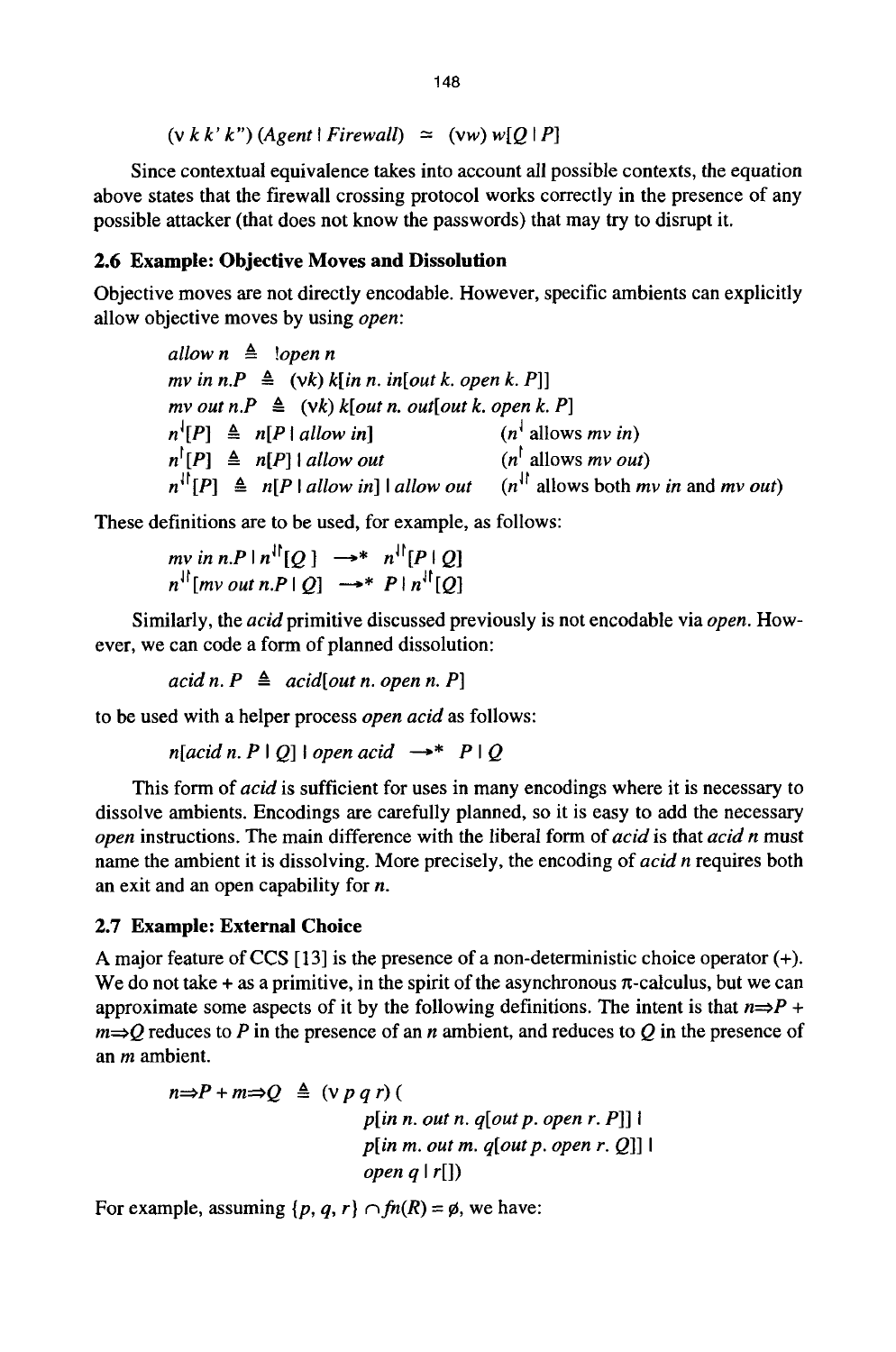$(n \Rightarrow P + m \Rightarrow Q)$  |  $n[R] \rightarrow^* \approx P | n[R]$ 

where the relation  $\rightarrow^* \simeq$  is the relational composition of  $\rightarrow^*$  and  $\simeq$ .

### **2.8 Example: Numerals**

We represent the number  $i$  by a stack of nested ambients of depth  $i$ . For any natural number *i*, let *i* be the numeral for *i*:

 $0 \triangleq$  *zero*[]  $i+1 \triangleq$  *succ[open op | i*]

*The open op* process is needed to allow ambients named *op* to enter the stack of ambients to operate on it. To show that arithmetic may be programmed on these numerals, we begin with an *ifzero* operation to tell whether a numeral represents 0 or not.

*ifzero P Q* 
$$
\triangleq
$$
 *zero* $\Rightarrow$ *P* + *succ* $\Rightarrow$ *Q*  
Q | *ifzero P Q*  $\rightarrow$ <sup>\*</sup> $\simeq$  Q | *P*  
*i*+1 | *ifzero P Q*  $\rightarrow$ <sup>\*</sup> $\simeq$  *i*+1 | *Q*

Next, we can encode increment and decrement operations.

 $inc.P \triangleq$  *ifzero (inczero.P) (incsucc.P)*  $inczero.P \triangleq open zero. (1 | P)$  $incsucc.P \triangleq (v p q) (p[succ[open op]] \mid open q. open p. P)$ *op[in succ. in p. in succ. (q[out succ. out succ. out p] I open* op)])  $dec.P \triangleq$  (v *p*) (op[in succ. p[out succ]]  $\vert$  open p. open succ. P)

These definitions satisfy:

 $i|inc.P \rightarrow^* \simeq i+1|P$   $i+1|dec.P \rightarrow^* \simeq i|P$ 

Given that iterative computations can be programmed with replication, any arithmetic operation can be programmed with *inc, dec* and *iszero.* 

### **2.9 Example: Turing Machines**

We emulate Turing machines in a "mechanical" style. A tape consists of a nested sequence of squares, each initially containing the flag  $f_{\parallel}$ . The first square has a distinguished name to indicate the end of the tape to the left:

$$
end^{1\dagger}[f\!f] |sq^{1\dagger}[f\!f] |sq^{1\dagger}[f\!f] |sq^{1\dagger}[f\!f] |...]]]
$$

The head of the machine is an ambient that inhabits a square. The head moves right by entering the next nested square and moves left by exiting the current square.. The head contains the program of the machine and it can read and write the flag in the current square. The trickiest part of the definition concerns extending the tape. Two tapestretchers are placed at the beginning and end of the tape and continuously add squares.

if 
$$
tt P
$$
, if  $fQ \triangleq tt \Rightarrow open \, tt$ .  $P + ff \Rightarrow open \, ff$ .  $Q$   
\n $head \triangleq$   
\n $head[!open \, S_1]$ .  
\n $state \#1 \, (example)$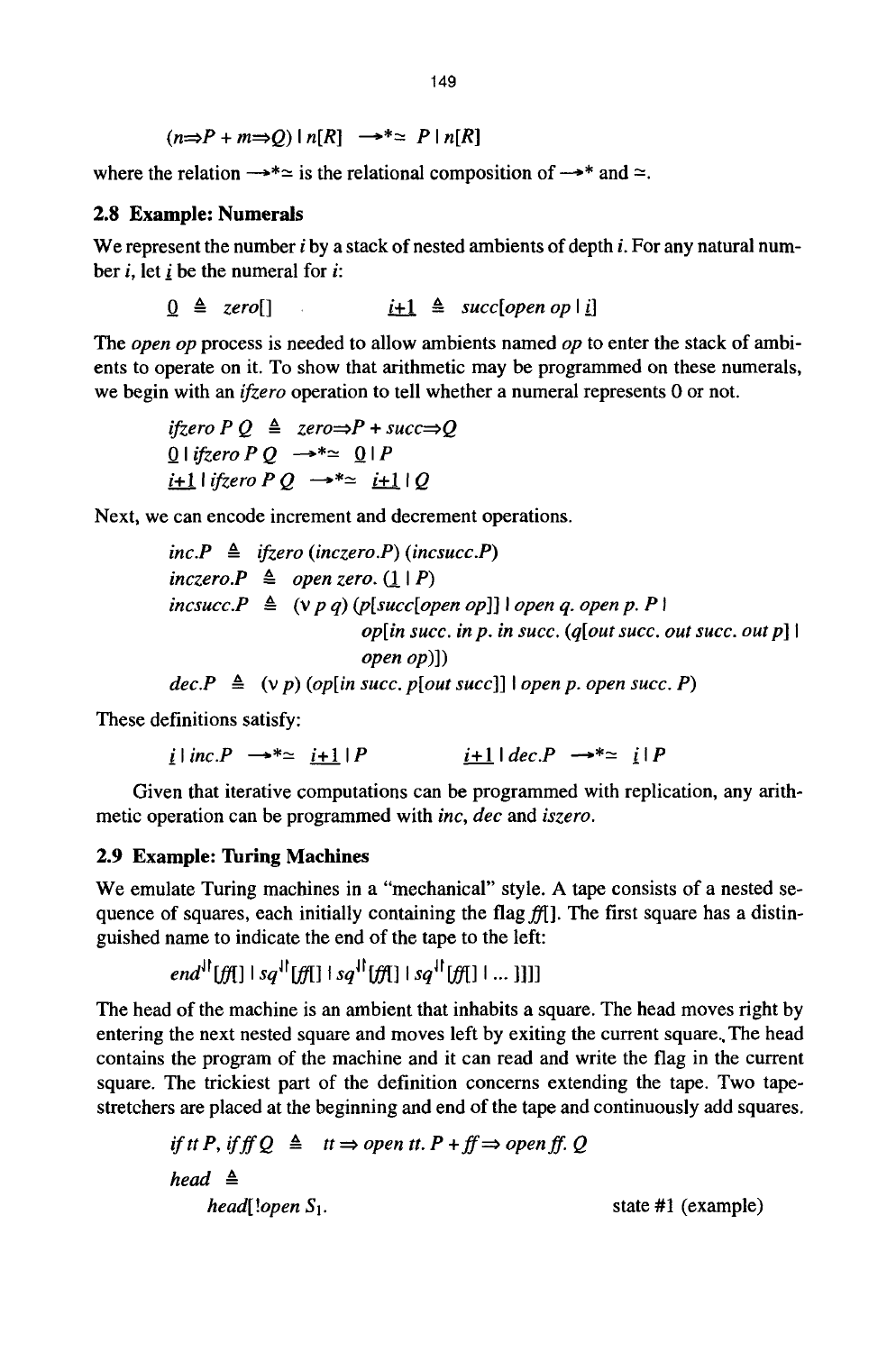```
mv out head. 
               if tt (ff[] \vert mv in head. in sq. S<sub>2</sub>[]),
               if ff (tt[] | mv in head. out sq. S_3[]) |
           ... [ 
          S_1[]]
stretchRht \triangleqjump out to read flag
                                                             head right, state #2 
                                                             head left, state #3 
                                                             more state transitions 
                                                             initial state 
                                                             stretch tape right 
     (vr) r[!open it. mv out r. (sq^{i|} [f]] | mv in r. in sq. it[]) | it[]]
stretchLft ≙ stretch tape left
     !open it. mv in end. 
          (mv \text{ out end. end}^{\text{lf}}[sa^{\text{lf}}]] Iff[]] I
          in end. in sq. mv out end. open end. mv out sq. mv out end. it[])
     |it[]
```
 $machine \triangleq stretchLft$  | end<sup>||</sup> [ff[] | head | stretchRht]

# **3 Communication**

Although the pure mobility calculus is powerful enough to be Turing-complete, it has no communication or variable-binding operators. Such operators seem necessary, for example, to comfortably encode other formalisms such as the  $\pi$ -calculus.

Therefore, we now have to choose a communication mechanism to be used to exchange messages between ambients. The choice of a particular mechanism is somewhat orthogonal to the mobility primitives. However, we should try not to defeat with communication the restrictions imposed by capabilities. This suggests that a primitive form of communication should be purely local, and that the transmission of non-local messages should be restricted by capabilities.

# 3.1 Communication Primitives

To focus our attention, we pose as a goal the ability to encode the asynchronous  $\pi$ -calculus. For this it is sufficient to introduce a simple asynchronous communication mechanism that works locally within a single ambient.

| $P,Q ::=$           | processes           | $M ::=$          | capabilities        |
|---------------------|---------------------|------------------|---------------------|
| (vn)P               | restriction         | $\boldsymbol{x}$ | variable            |
| 0                   | inactivity          | n                | name                |
| $P \mid Q$          | composition         | in M             | can enter into $M$  |
| !P                  | replication         | out M            | can exit out of $M$ |
| M[P]                | ambient             | open M           | can open $M$        |
| M.P                 | capability action   | ε                | null                |
| (x).P               | input action        | M.M'             | path                |
| $\langle M \rangle$ | async output action |                  |                     |

# **Mobility and Communication Primitives**

We again start by displaying the syntax of a whole calculus. The mobility primi-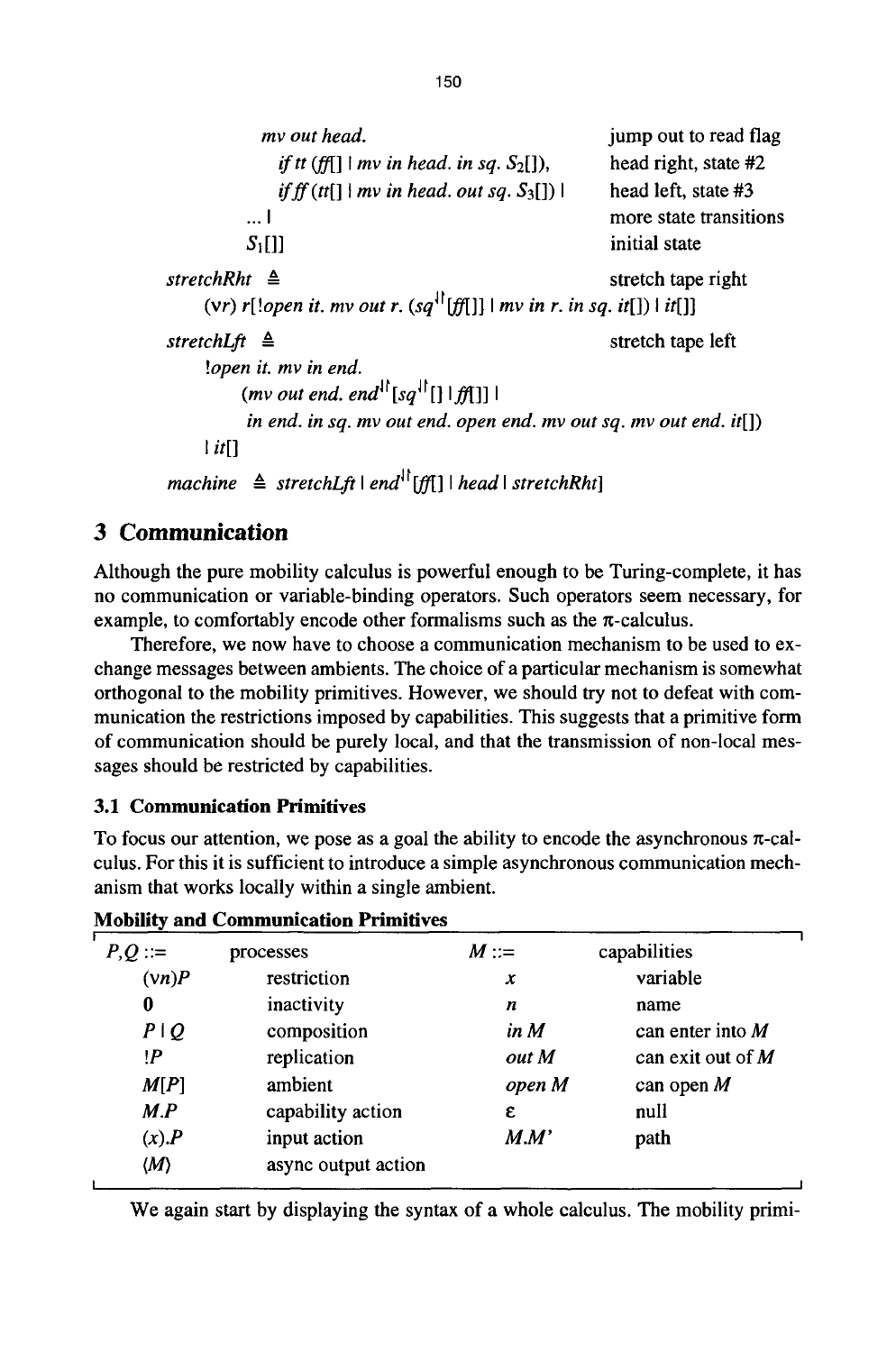tives are essentially those of section 2, but the addition of communication variables changes some of the details. More interestingly, we add input  $((x).P)$  and output  $((M))$ primitives and we enrich the capabilities to include paths. We identify capabilities up to the following equations:  $L(M.N) = (L.M) \cdot N$  and  $M.E = M = E.M$ . As a new syntactic convention, we have that  $(x)$ . $P \mid Q = ((x)$ . $P) \mid Q$ .

## **3.2 Explanations**

### *Communicable Values*

The entities that can be communicated are either names or capabilities. In realistic situations, communication of names should be rather rare, since knowing the name of an ambient gives a lot of control over it. Instead, it should be common to communicate restricted capabilities to allow controlled interactions between ambients.

It now becomes useful to combine multiple capabilities into *paths,* especially when one or more of those capabilities are represented by input variables. To this end we introduce a path-formation operation on capabilities (M. M'). For example, *(in n. in m). P*  is interpreted as *in n. in m. P.* 

We distinguish between v-bound names and input-bound variables. Variables can be instantiated with names or capabilities. In practice, we do not need to distinguish these two sorts lexically, but we often use  $n, m, p, q$  for names and  $w, x, y, z$  for variables.

### *Ambient I/0*

The simplest communication mechanism that we can imagine is local anonymous communication within an ambient (ambient I/O, for short):

 $(x).P$  input action  $\langle M \rangle$  async output action

An output action releases a capability (possibly a name) into the local ether of the surrounding ambient. An input action captures a capability from the local ether and binds it to a variable within a scope. We have the reduction:

 $(x).P \mid \langle M \rangle \longrightarrow P\{x \leftarrow M\}$ 

This local communication mechanism fits well with the ambient intuitions. In particular, long-range communication, like long-range movement, should not happen automatically because messages may have to cross firewalls. Still, this simple mechanism is sufficient, as we shall see, to emulate communication over named channels, and more generally to provide an encoding of the asynchronous  $\pi$ -calculus.

### *Remark*

To allow both names and capabilities to be output and input, there is a single syntactic sort that includes both. Then, a meaningless term of the form  $n$ .  $P$  can then arise, for instance, from the process  $((x), x, P)$   $(n)$ . This anomaly is caused by the desire to denote movement capabilities by variables, as in  $(x)$ . x. P, and from the desire to denote names by variables, as in  $(x)$ .  $x[P]$ . We permit n. P to be formed, syntactically, in order to make substitution always well defined. A simple type system distinguishing names from movement capabilities would avoid this anomaly.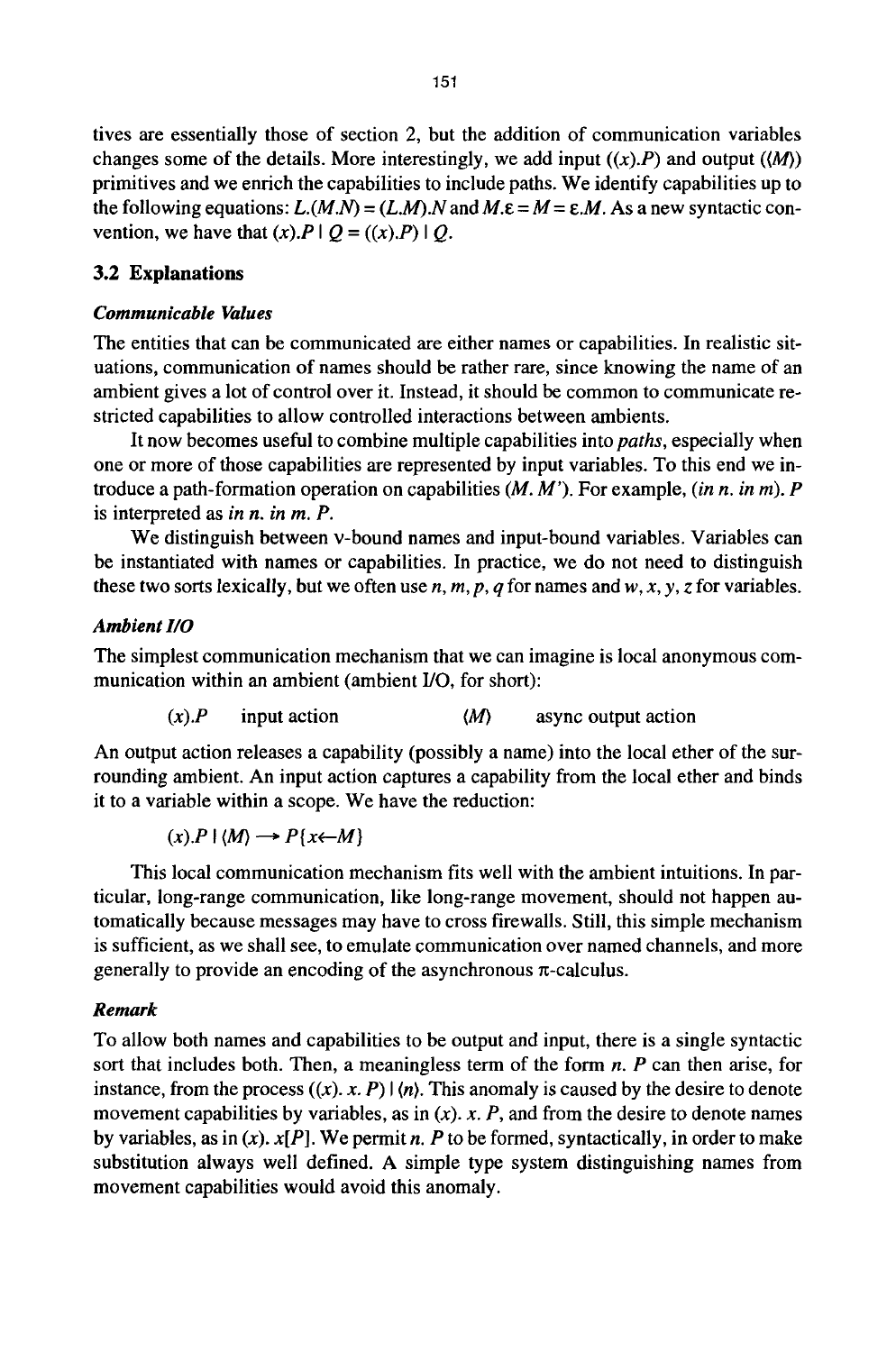### **3.3 Operational Semantics**

The structural congruence relation is defined as in section 2.3, with the understanding that  $P$  and  $M$  range now over larger classes, and with the addition of the following equivalences:

### Structural **Congruence**

r  $P \equiv Q \Rightarrow M[P] \equiv M[Q] \qquad \qquad \varepsilon.P \equiv P$  $P \equiv Q \Rightarrow (x).P \equiv (x).Q \quad (M.M')$ . $P \equiv M.M'.P$ 

*i I*  We now identify processes up to renaming of bound variables:  $(x) \cdot P = (y) \cdot P\{x \leftarrow y\}$  if  $y \notin f_V(P)$ . Finally, we have a new reduction rule:

**اب**يد كالاست. كانترنت المستخدمات المستخدمات المستخدمات المستخدمات المستخدمات المستخدمات المستخدمات المستخدمات المستخدمات

## **Reduction**

 $\bigcup_{i=1}^{n} (x) \cdot P \{x \leftarrow M\}$ 

# **3.4 Example: Cells**

A cell *cell c w* stores a value w at a location c, where a value is a capability. The cell is set to output its current contents destructively, and is set to be "refreshed" with either the old contents (by *get)* or a new contents (by *set).* Note that *set* is essentially an output operation, but it is a synchronous one: its sequel  $P$  runs only after the cell has been set. Parallel *get* and *set* operations do not interfere.

> $cell c w \triangleq c^{\{\}}[\langle w \rangle]$ *get c (x).*  $P \triangleq mv$  *in c. (x). ((x) I mv out c. P) set c (w).*  $P \triangleq mv$  *in c. (x). ((w) I mv out c. P)*

It is possible to code an atomic *get-and-set* primitive:

*get-and-set c (x) (w).*  $P \triangleq mv$  *in c. (x). ((w) I mv out c. P)* 

Named cells can be assembled into ambients that act as record data structures.

### **3.5 Example: Routable Packets and Active Networks**

We define *packet pkt* as an empty packet of name *pkt* that can be routed repeatedly to various destinations. We also define *route pkt with P to M* as the act of placing P inside the *packetpkt* and sending the packet to M; this is to be used in parallel *with packet pkt.*  Note that M can be a compound capability, representing a path to follow. Finally, *forward pkt to M* is an abbreviation that forwards any packet named *pkt* that passes by to  $M$ . Here we assume that  $P$  does not interfere with routing.

> *packet pkt*  $\triangleq$  *pkt*[!(x), x *I !open route*] *route pkt with P to M*  $\triangleq$  *route*[*in pkt.*  $\langle M \rangle$  *i P*] *forward pkt to M*  $\triangleq$  *route pkt with* 0 to M

Since our packets are ambients, they may contain behavior that becomes active within the intermediate routers. Therefore we can naturally model *active networks,*  which are characterized by routers that execute code carried by packets.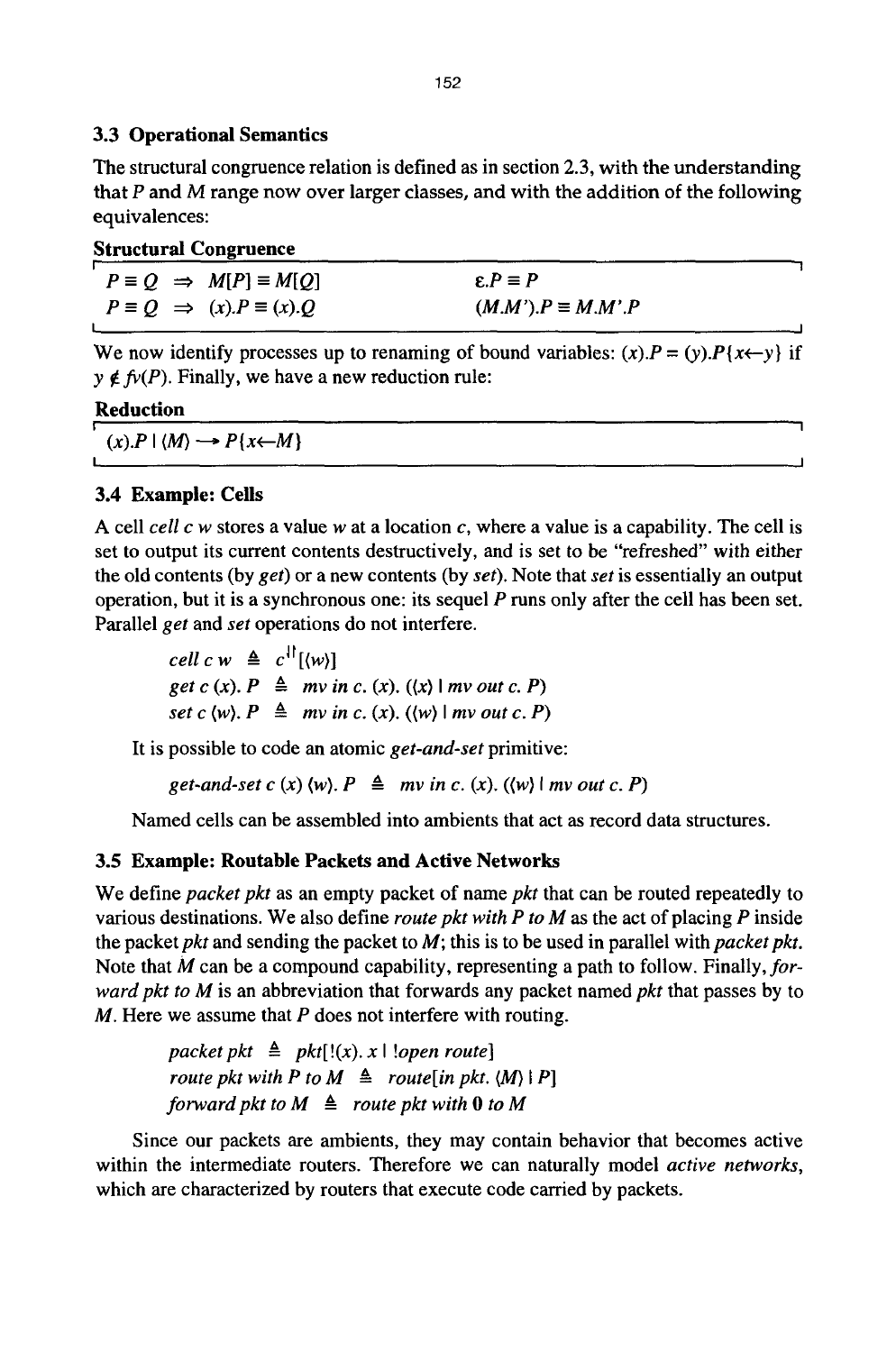### **3.6 Communication Between Ambients**

Our basic communication primitives operate only within a given ambient. We now discuss one example of communication across ambients. In addition, in section 3.7 we treat the specific case of channel-based communication across ambients.

It is not realistic to assume direct long-range communication. Communication, like movement, is subject to access restrictions due to the existence of administrative domains. Therefore, it is convenient to model long-range communication as the movement of "messenger" agents that must cross administrative boundaries. Assume, for simplicity, that the location M allows I/O by *lopen io*. By  $M^{-1}$  we indicate a given return path from M.

> $\omega(M(a) \triangleq i\sigma[M, \{a\}]$  remote output at M  $\mathcal{Q}_m(x)M^{-1}$ .  $P \triangleq$  (vn)  $(i\sigma[M](x), n[M^{-1}, P]]$  *open n*) remote input at M

To avoid transmitting  $P$  all the way there and back, we can write input as:

 $\mathcal{M}(x)M^{-1}$ .  $P \triangleq$  (vn)  $(i\circ[M,(x), n[M^{-1}, (x)]] \mid open \; n) \mid (x)$ . P

To emulate Remote Procedure Call we write (assuming *res* contains the result):

$$
\mathcal{Q}M \, arg\langle a \rangle \, res(x) \, M^{-1}. \, P \triangleq
$$
  
(vn) (io[M. ((a) | open res. (x). n[M<sup>-1</sup>. (x)]) | open n) | (x). P

This is essentially an implementation of a synchronous communication (RPC) by two asynchronous communications  $(\langle a \rangle$  and  $\langle x \rangle)$ .

### **3.7 Encoding the n.calculus**

The encoding of the asynchronous  $\pi$ -calculus is moderately easy, given our I/O primitives. A channel is simply represented by an ambient: the name of the channel is the name of the ambient. This is very similar in spirit to the join-calculus [9] where channels are rooted at a location. Communication on a channel is represented by local communication inside an ambient. The basic technique is a variation on objective moves. A conventional name, *io,* is used to transport input and output requests into the channel. The channel opens all such requests and lets them interact.

| $\ch n$             | $\triangleq n$ [!open io]                               | a channel            |
|---------------------|---------------------------------------------------------|----------------------|
| (chn)P              | $\triangle$ (vn) $(ch n   P)$                           | a new channel        |
| $n(x)$ . $P$        | $\triangleq$ (vp) (io[in n. (x). p[out n. P]]   open p) | channel input        |
| $n\langle M\rangle$ | $\triangleq$ io [in n. $\langle M \rangle$ ]            | async channel output |

These definitions satisfy the expected reduction  $n(x) \cdot P \mid n \langle M \rangle \longrightarrow^* P \{x \leftarrow M\}$  in the presence of a channel *ch n*. Therefore, we can write the following encoding of the  $\pi$ -calculus:

*I I* 

**Encoding of the Asynchronous**  $\pi$ **-calculus** 

 $\langle \langle (vn)P \rangle \triangleq \langle \langle vn \rangle (n[!open \; io] \mid \langle P \rangle] \rangle$   $\langle \langle P | Q \rangle \triangleq \langle P \rangle \mid \langle Q \rangle$  $\langle n(x), P \rangle \triangleq (vp) (io[in n. (x), p[out n. \langle P \rangle]] | open p) \langle P \rangle \triangleq ! \langle P \rangle$  $\langle n(m) \rangle \triangleq i\sigma$ [*in n.*  $\langle m \rangle$ ]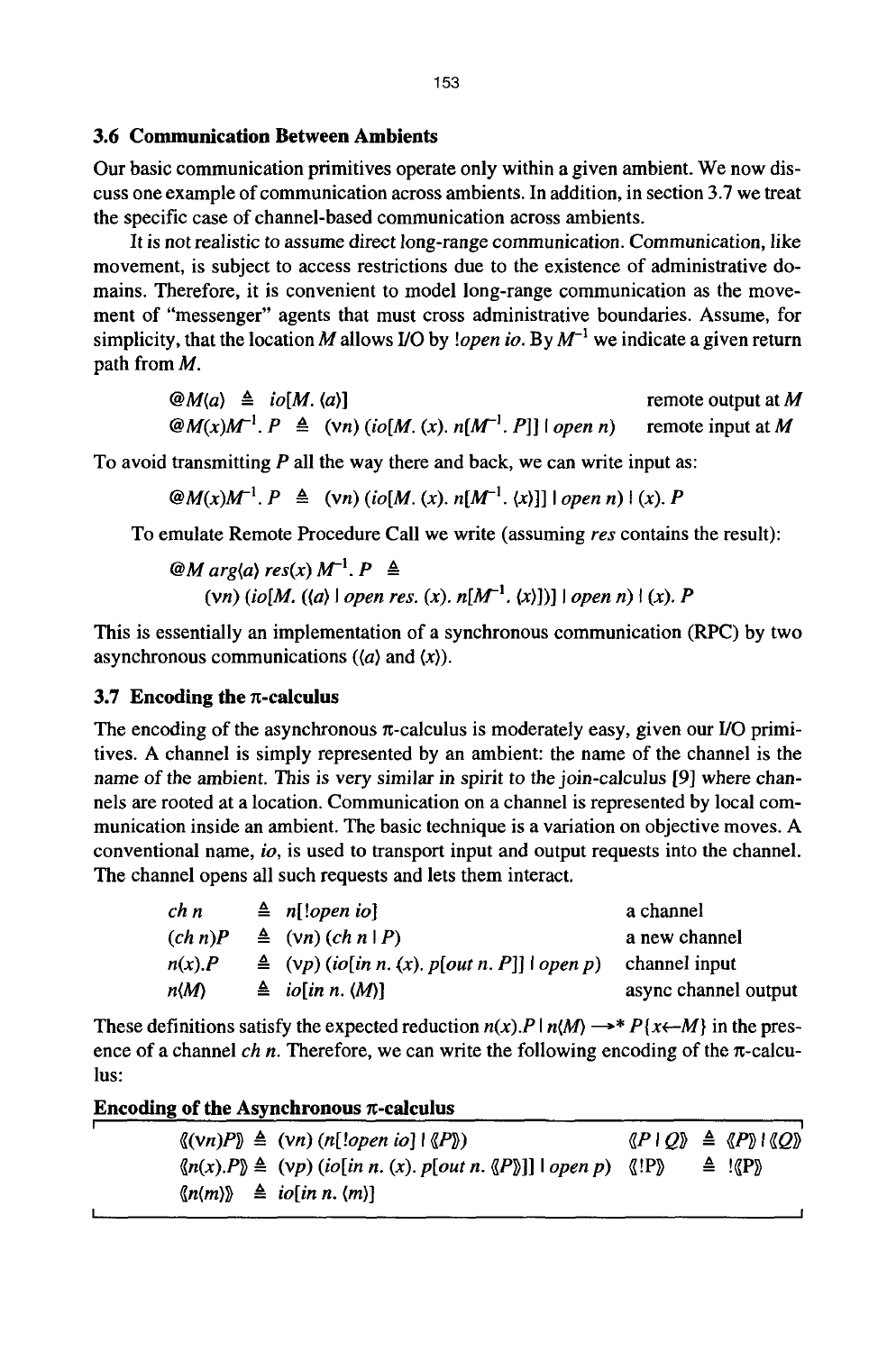This encoding includes the choice-free synchronous  $\pi$ -calculus, since it can itself be encoded within the asynchronous  $\pi$ -calculus [4, 12].

We can fairly conveniently use these definitions to embed communication on named channels within the ambient calculus (provided the name *io* is not used for other purposes). Communication on these named channels, though, only works within a single ambient. In other words, from our point of view, a  $\pi$ -calculus process always inhabits a single ambient. Therefore, the notion of mobility in the  $\pi$ -calculus (communication of names over named channels) is different from our notion of mobility.

### **4 Conclusions and Future Work**

We have introduced the informal notion of mobile ambients, and we have discussed how this notion captures the structure of complex networks and the behavior of mobile computation. We have then investigated an ambient calculus that formalizes this notion simply and powerfully. Our calculus is no more complex than common process calculi, but supports reasoning about mobility and, at least to some degree, security.

This paper concentrates mostly on examples and intuition. In ongoing work we are developing theories of equivalences for the ambient calculus, drawing on earlier work on the  $\pi$ -calculus. These equivalences will allow us to reason about mobile computation, as briefly illustrated in the firewall crossing example.

On this foundation, we can envision new programming methodologies, programming libraries and programming languages for global computation.

### **Acknowledgments**

Thanks to Cédric Fournet, Paul McJones and Jan Vitek for comments on early drafts. Stuart Wray suggested an improved definition of external choice.

Gordon held a Royal Society University Research Fellowship for most of the time we worked on this paper.

# **References**

- [I] Abadi, M. and A.D. Gordon, A **calculus for cryptographic protocols: the spi calculus.**  *Proc. Fourth A CM Conference on Computer and Communications Security,* 36-47, 1997.
- [2] Amadio, R.M., An **asynchronous model of** locality, failure, **and process** mobility. *Proc. COORDINATION 97,* Berlin, 1997.
- [3] Berry, G. and G. Boudol, The chemical abstract machine. *Theoretical Computer Science*  96(1), 217-248, 1992.
- [4] Boudol, G., **Asynchrony and** the n-calculus. *TR 1702, INRIA, Sophia-Antipolis,* 1992.
- [5] Cardelli, L., A language with **distributed scope.** *Computing Systems,* 8(1), 27-59. MIT Press. 1995.
- [6] Carriero, N. and D. Gelemter, Linda in context. *CACM,* 32(4), 444-458, 1989.
- [7] Carriero, N., D. Gelernter, and L. Zuck, Bauhaus Linda, in LNCS 924, 66-76, Springer-Verlag, 1995.
- [8] De Nicola, R., G.-L. Ferrari and R. Pugliese, Locality **based Linda:** programming with explicit localities. *Proc. TAPSOFT'97.* 1997.